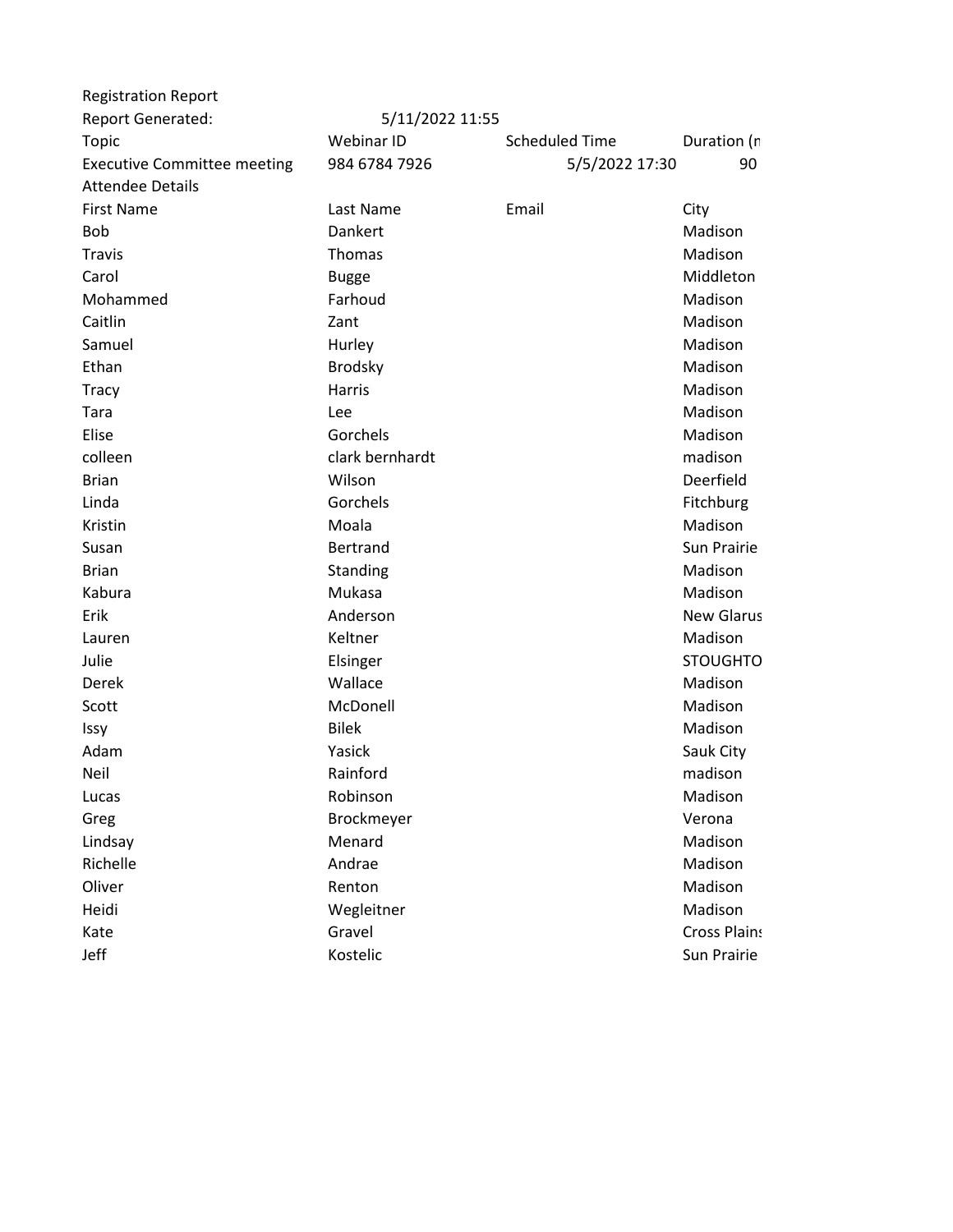| # Registered | # Cancelled                                         |         | # Approvec # Denied |      |                                                                                    |             |
|--------------|-----------------------------------------------------|---------|---------------------|------|------------------------------------------------------------------------------------|-------------|
|              | 33                                                  | 33<br>∩ |                     | 0    |                                                                                    |             |
| Phone        |                                                     |         |                     |      | Registration Time Approval SI What are y REQUIRED: REQUIRED: Agenda ite Do you sup |             |
|              | 5/4/2022 15:08 approved Wisconsin Zoom              |         |                     |      | Yes--Contir E                                                                      | Support     |
|              | 5/4/2022 15:21 approved his/he                      |         |                     | Zoom | Yes--Contir Zoo                                                                    | Support     |
|              | 5/4/2022 15:56 approved She/her                     |         |                     | Zoom | Yes--Contir E                                                                      | Support     |
|              | 5/4/2022 16:05 approved                             |         |                     | Zoom | No--STOP here and submit registra                                                  |             |
|              | 5/4/2022 16:16 approved                             |         |                     | Zoom | Yes--Contir E                                                                      | Support     |
|              | 5/4/2022 16:42 approved he/him/his Zoom             |         |                     |      | Yes--Contir E                                                                      | Support     |
|              | 5/4/2022 16:43 approved                             |         |                     | Zoom | Yes--Contir E                                                                      | Support     |
|              | 5/4/2022 16:46 approved                             |         |                     | Zoom | Yes--Contir E                                                                      | Support     |
|              | 5/4/2022 21:13 approved She/her                     |         |                     | Zoom | Yes--Contir E                                                                      | Support     |
|              | 5/5/2022 7:03 approved                              |         |                     |      | Telephone, Yes--Contir Item E                                                      | Support     |
|              | 5/5/2022 8:54 approved she/her                      |         |                     | Zoom | No--STOP here and submit registra                                                  |             |
|              | 5/5/2022 8:56 approved WI                           |         |                     | Zoom | Yes--Contir E.                                                                     | Support     |
|              | 5/5/2022 9:31 approved she/her                      |         |                     | Zoom | Yes--Contir Item E                                                                 | Support     |
|              | 5/5/2022 10:49 approved she/her                     |         |                     | Zoom | No--STOP here and submit registra                                                  |             |
|              | 5/5/2022 11:58 approved                             |         |                     | Zoom | No--STOP hitem E                                                                   | Support     |
|              | 5/5/2022 12:46 approved he/his                      |         |                     | Zoom | Yes--Contir E. 1. (Zoo ir Support                                                  |             |
|              | 5/5/2022 12:46 approved She/Her/H <sub>'</sub> Zoom |         |                     |      | Yes--Contir 2022 RES-0 Oppose                                                      |             |
|              | 5/5/2022 14:03 approved he/his                      |         |                     | Zoom | Yes--Contir E.                                                                     | Support     |
|              | 5/5/2022 14:13 approved Wisconsin Zoom              |         |                     |      | No--STOP hE                                                                        | Support     |
| ۱N           | 5/5/2022 14:32 approved                             |         |                     | Zoom | Yes--Contir E                                                                      | Support     |
|              | 5/5/2022 14:51 approved he/him/his Zoom             |         |                     |      | Yes--Contir E. DISCUSS Support                                                     |             |
|              | 5/5/2022 16:47 approved He him                      |         |                     | Zoom | No--STOP here and submit registra                                                  |             |
|              | 5/5/2022 16:53 approved They/Then Zoom              |         |                     |      | Yes--Contir Item E                                                                 | Support     |
|              | 5/5/2022 16:54 approved Him                         |         |                     | Zoom | Yes--Contir Independe Support                                                      |             |
|              | 5/5/2022 17:01 approved he him                      |         |                     | Zoom | Yes--Contir all                                                                    | Neither sur |
|              | 5/5/2022 17:27 approved                             |         |                     | Zoom | No--STOP here and submit registra                                                  |             |
|              | 5/5/2022 17:28 approved wi                          |         |                     | Zoom | No--STOP here and submit registra                                                  |             |
|              | 5/5/2022 17:30 approved                             |         |                     | Zoom | No--STOP here and submit registra                                                  |             |
|              | 5/5/2022 17:30 approved                             |         |                     | Zoom | No--STOP here and submit registra                                                  |             |
|              | 5/5/2022 17:35 approved                             |         |                     | Zoom | No--STOP here and submit registra                                                  |             |
|              | 5/5/2022 17:35 approved WI                          |         |                     | Zoom | No--STOP here and submit registra                                                  |             |
|              | 5/5/2022 17:35 approved she/her                     |         |                     |      | Zoom, Tele Yes--Contir Agenda Ite Support                                          |             |
|              | 5/5/2022 17:39 approved                             |         |                     | Zoom | No--STOP here and submit registra                                                  |             |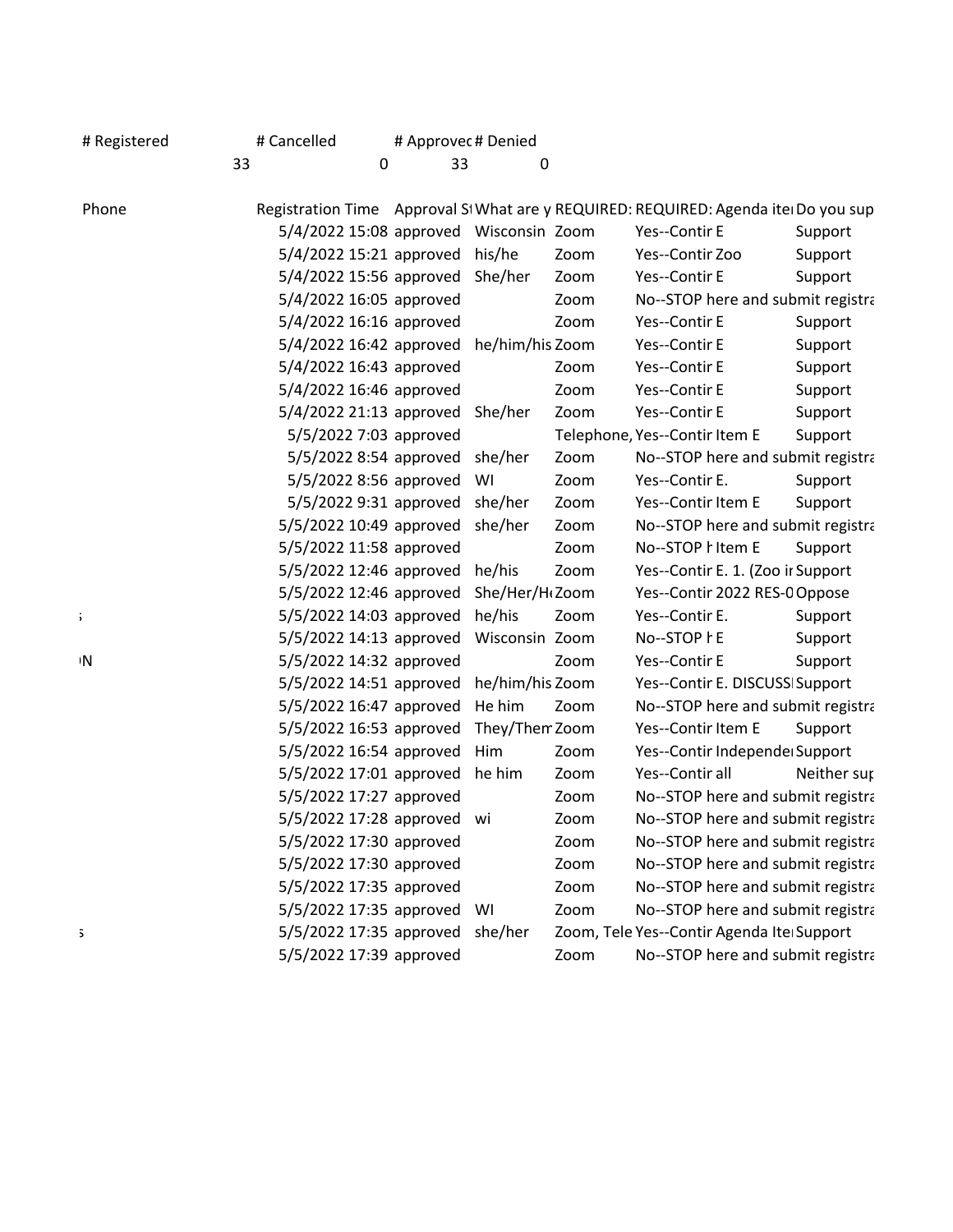Do you wis On this occasion, are you officially representing an organization or a person other than your No, I do nc No Yes, I wish No No, I do nc No ation form No, I do nc No No, I do nc No No No, I do nc No No, I do nc No I do not wis No ation form No, I do nc No No, I do nc No ation form No Yes, I wish No I do not wis Yes--You will need to fill out an additional form. Please provide your email address below so Yes, I wish No No, I do nc No No, I do nc No Yes, I wish No ation form No, I do nc No No, I do nc No Yes, I wish Yes--You will need to fill out an additional form. Please provide your email address below so ation form ation form ation form ation form ation form ation form No, I do nc No ation form